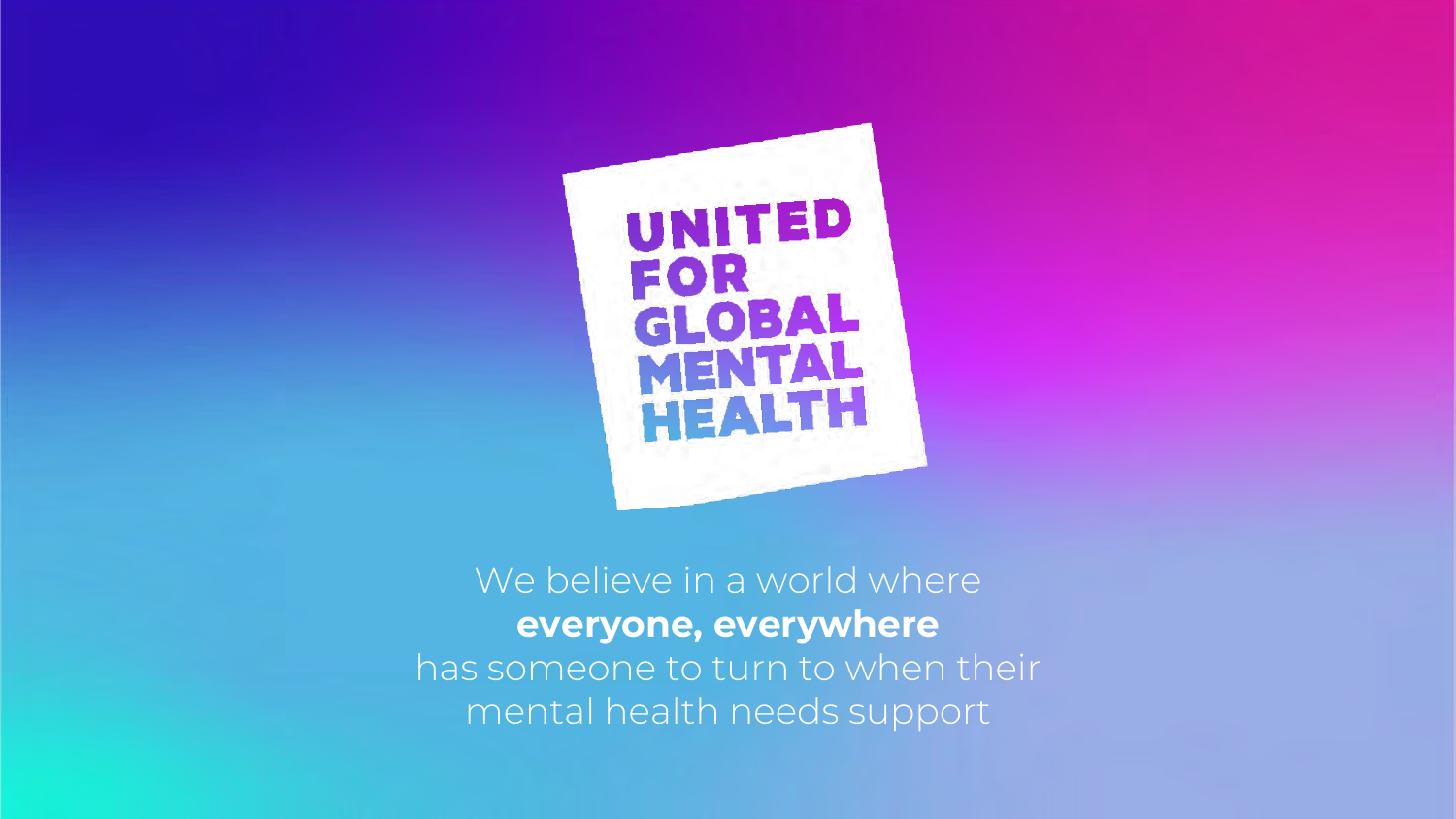

# **Leveraging the WHO Mental Health Report**

**June 2022**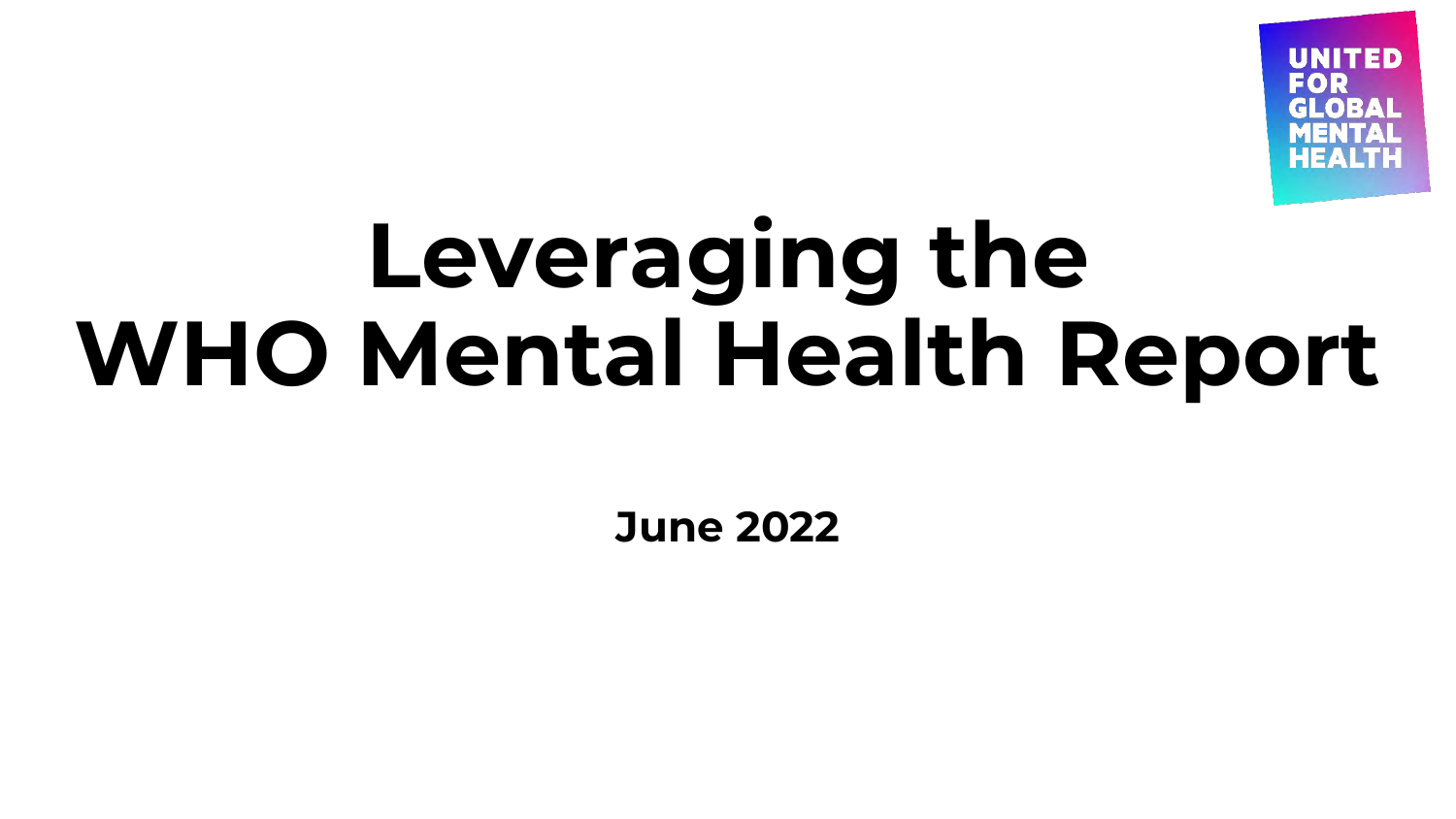# **Opportunities**

- •**Authority**
- •**Reach**
- •**Impartiality**
- •**Accessibility**
- •**Timeliness**

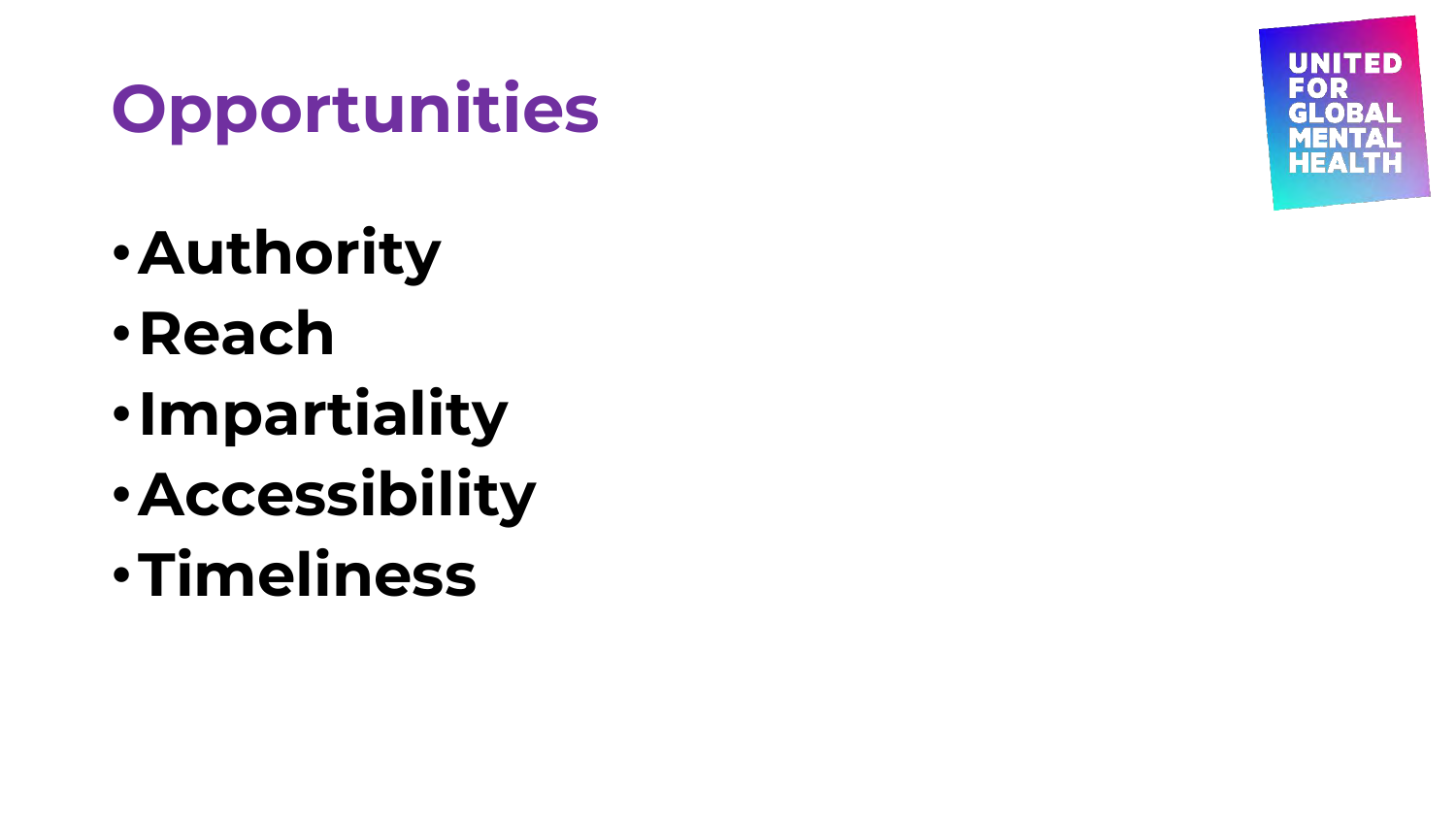# **Opportunities**



- •**Authority – from leading UN agency**
- **Reach – global & country WHO presence**
- •**Impartiality – multiple sources**
- •**Accessibility – content, translations**
- •**Timeliness – widespread interest in mental health**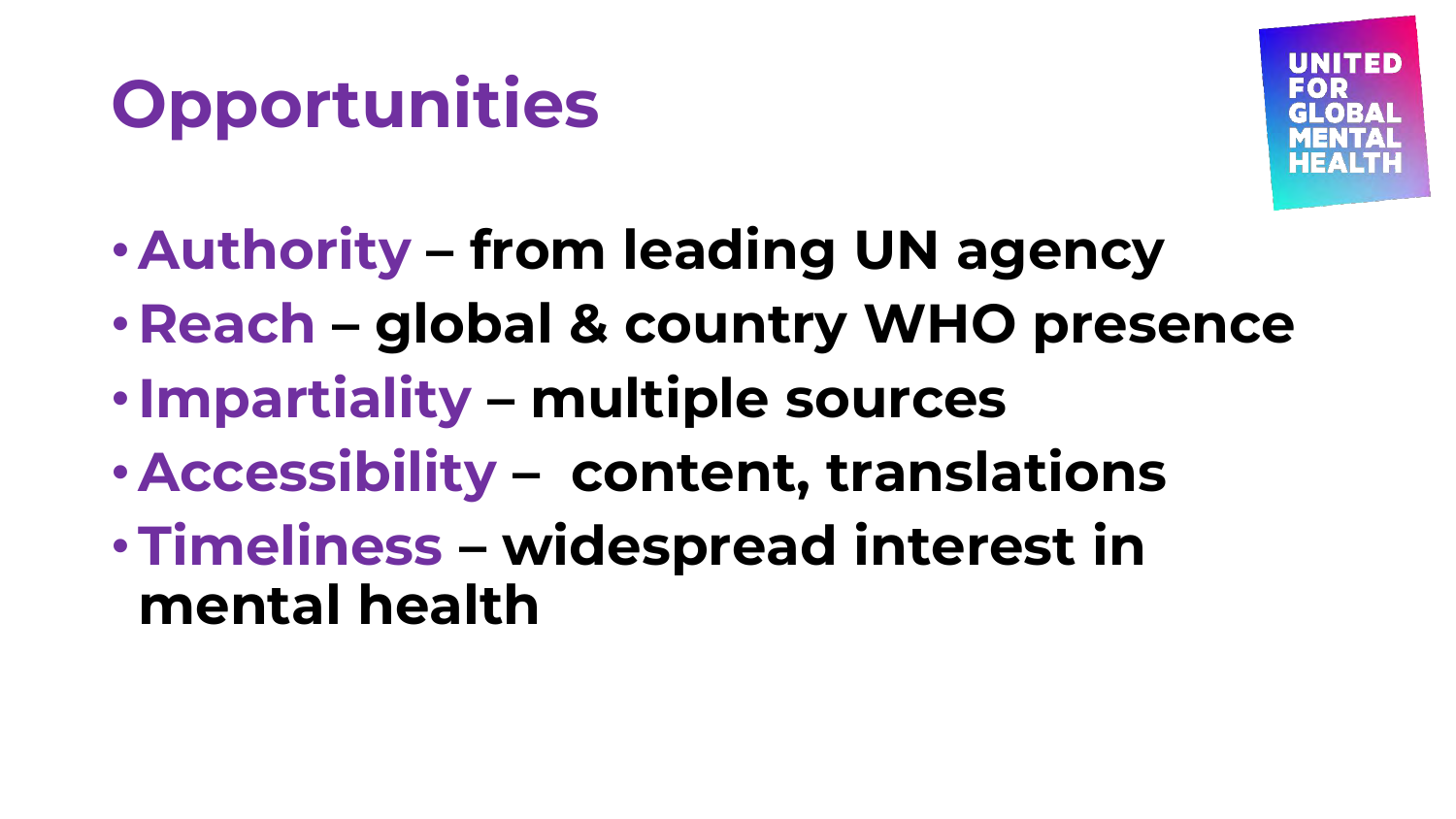#### **How to use the report**



- •**Educate**
- •**Elevate**
- •**Activate**
- •**Agitate**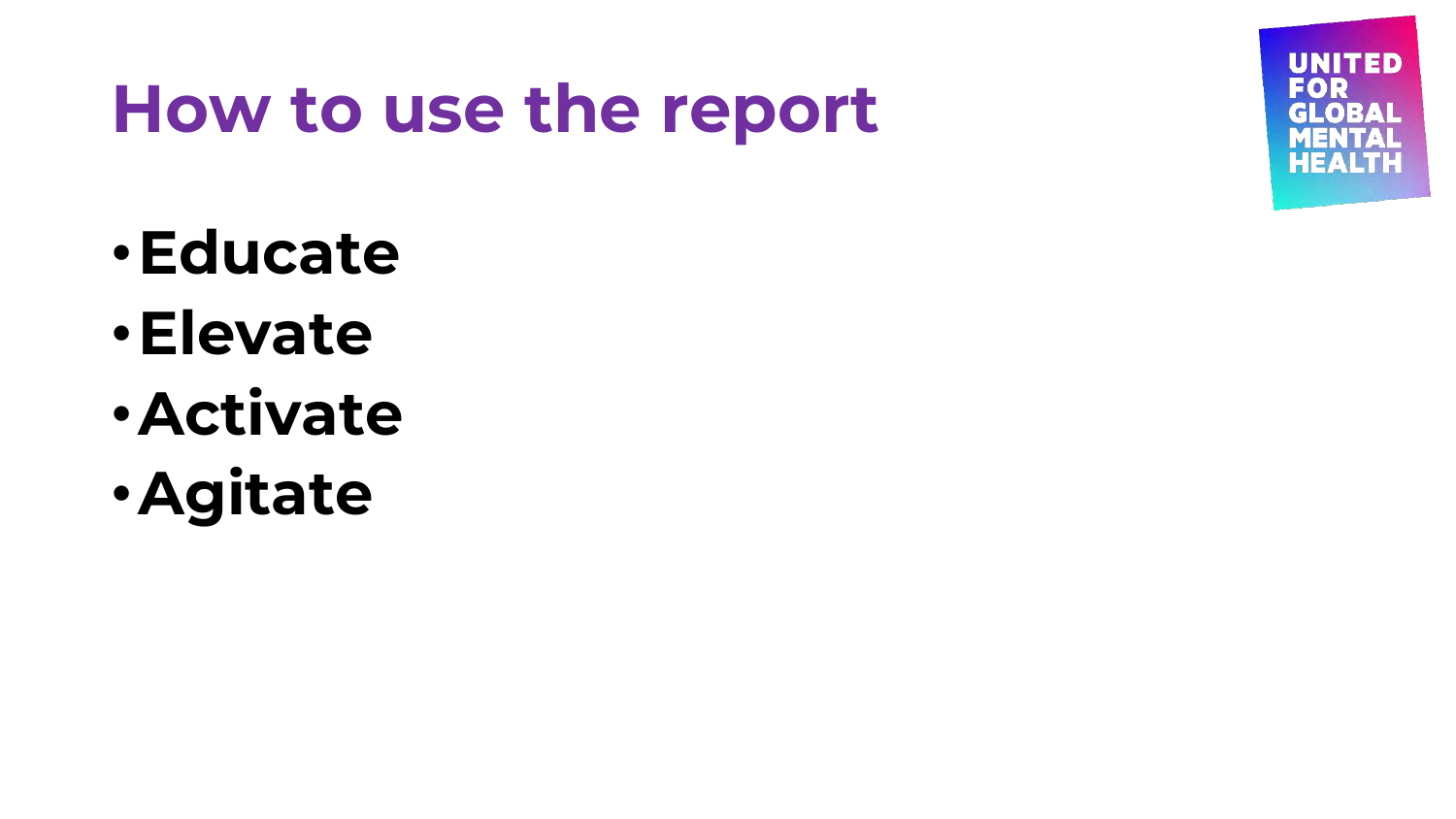### **How to use the report**



- •**Educate – networks, next generation**
- •**Elevate – move up the agenda**
- •**Activate – inform and drive advocacy**
- •**Agitate – leverage for action on controversial areas**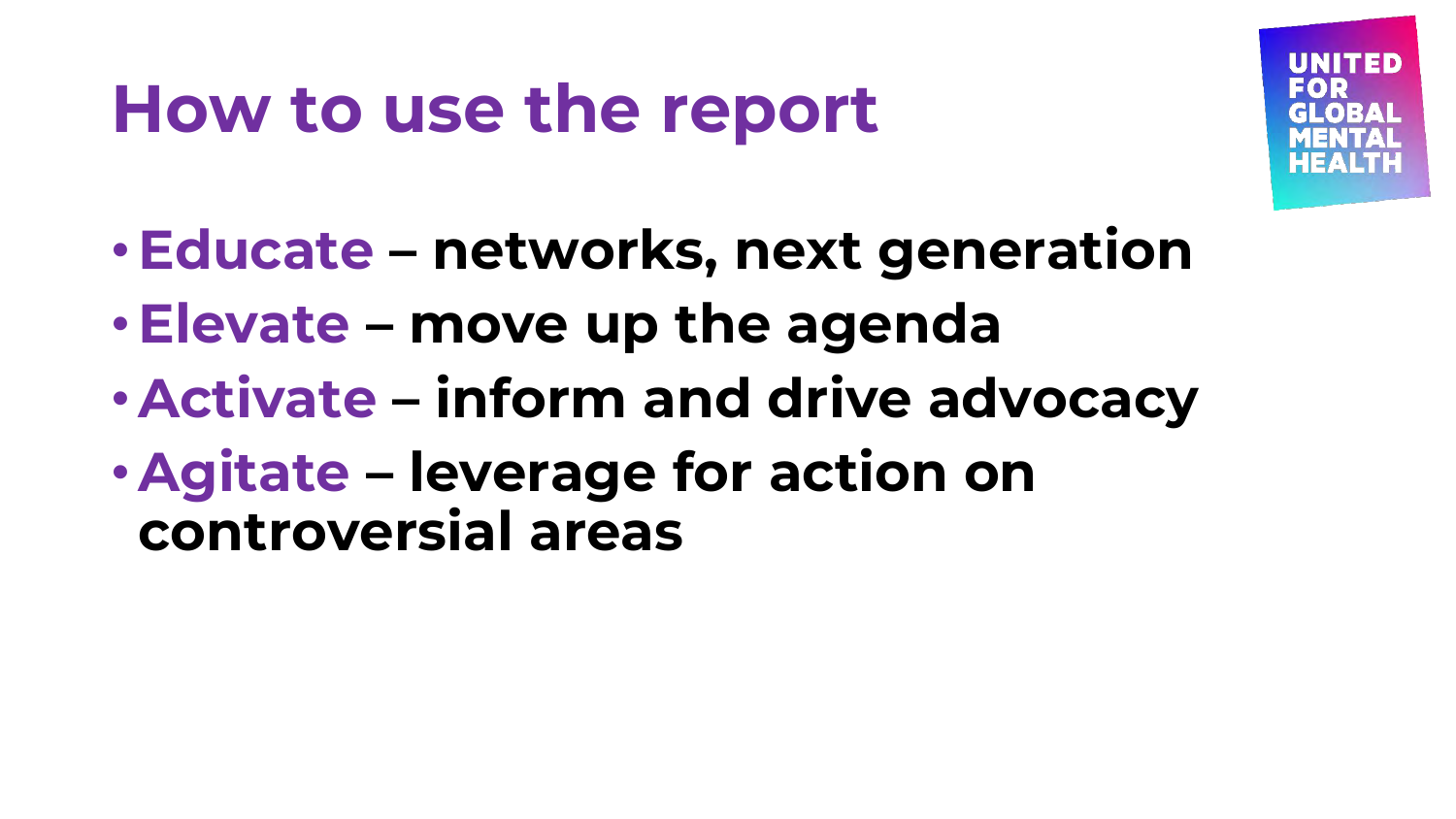#### **Examples**



- **Educate – disseminate via GMHAN, professional networks**
- **Elevate – highlight to policy makers & donors why MH matters, what is the latest evidence/ best practice**
- **Activate – will use recommendations on UHC, communicable disease integration to advocate to health professionals to change policies**
- **Agitate – leverage mention of suicide decriminalisation, supporting LGBTQ+ to support PWLE & CSO demands for change**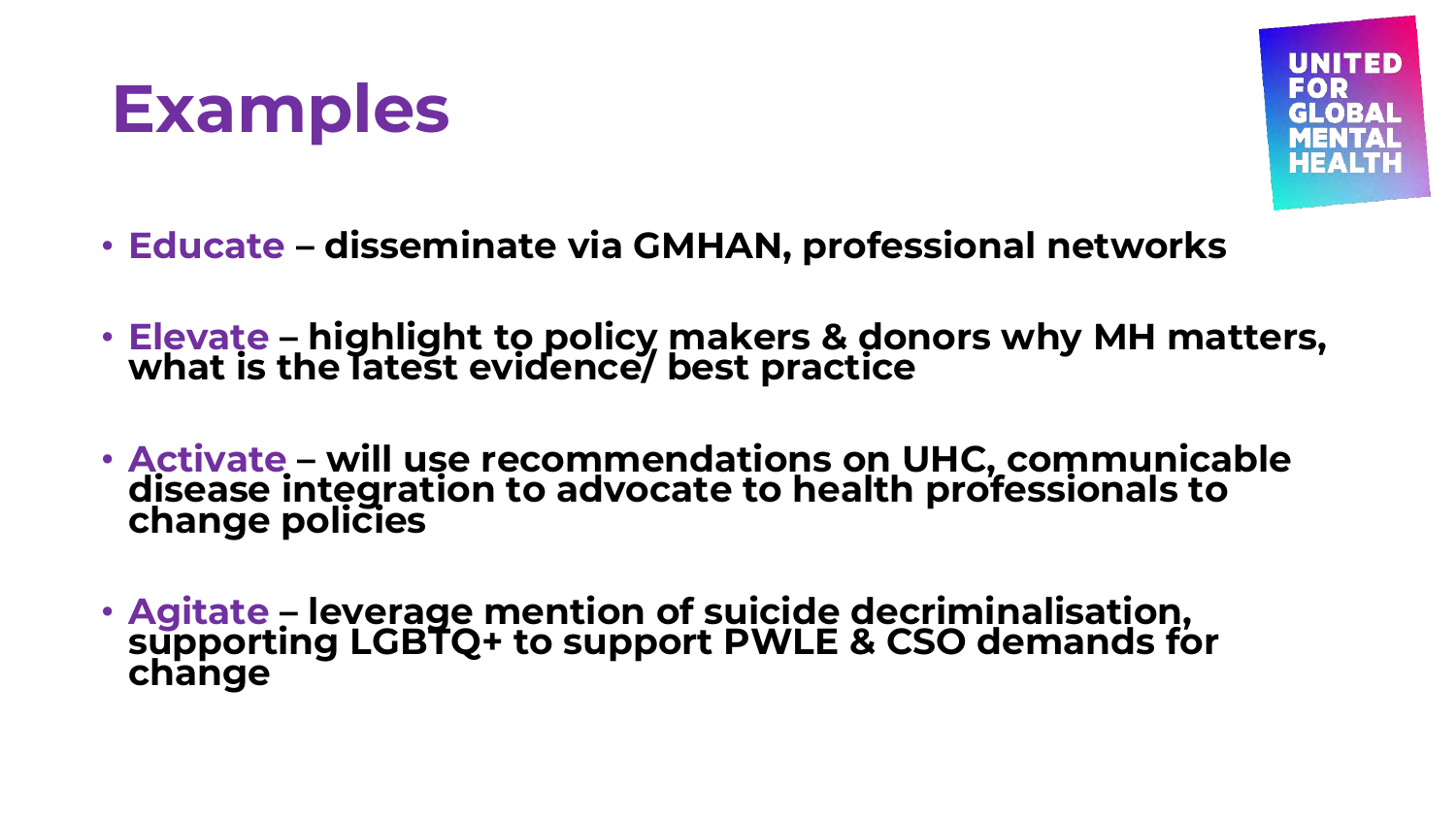## **Some immediate next steps**



- **Identify key messages to amplify**
- **Develop timeline for use to sustain momentum**
- **Identify networks to disseminate with/through**
- **Develop content for newsletters, social media**
- **Consider events with WHO and other partners**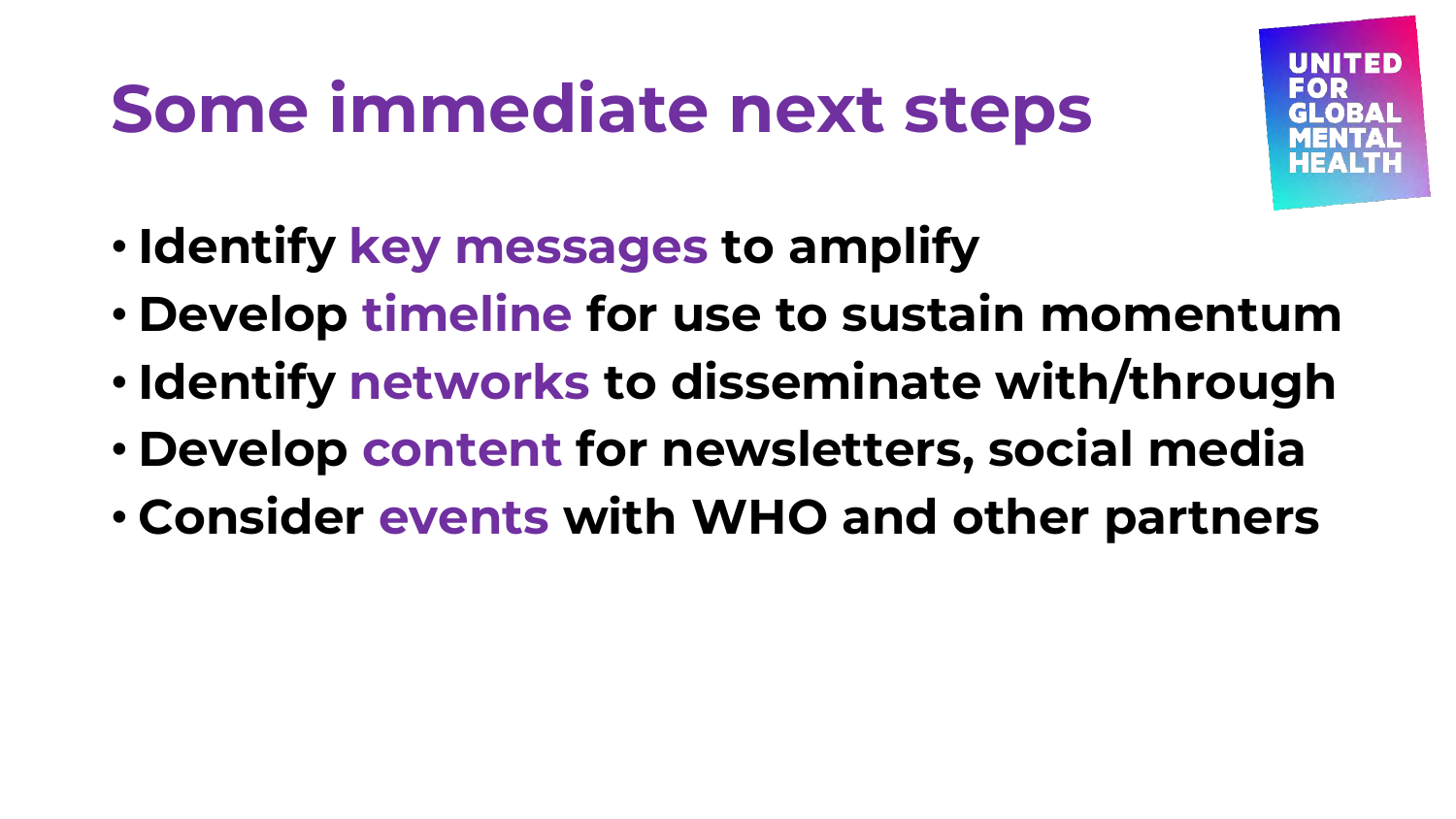



#### **World Mental Health Day 10th October**

**Make Mental Health & Well-being for all a Global Priority.**

#### **Consider:**

- **How could you use the report messaging to support your strategy and content for WMHD?**
- **How could activity be sustained from now until WMHD through your networks? What are key dates/opportunities?**
- **How could WMHD help recruit more advocates to champion the report's calls to action for areas you care about?**